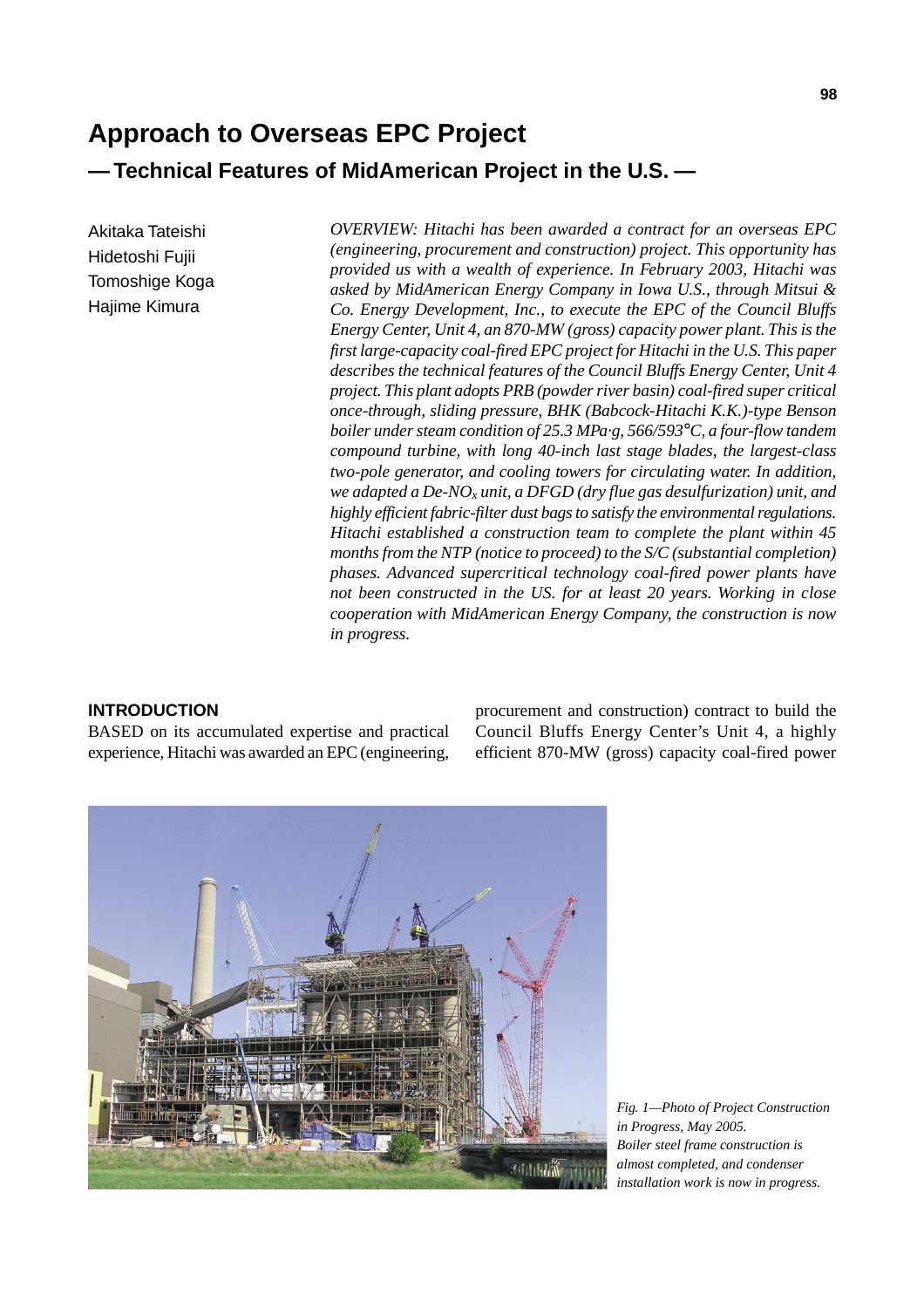plant (see Fig. 1). The construction of Unit 4 commenced in September 2003. Erection of the structural steel boiler started in June 2004 and the construction is progressing. This paper describes the technical features of the turbine, generator, boiler, AQCS (air quality control system), and construction plans.

# **PROJECT OVERVIEW AND TECHNICAL FEATURES**

MidAmerican Energy Company is the largest utility company in Iowa. Council Bluffs Energy Center, Unit 4 is located in Council Bluffs, as shown in Fig. 2. Table



*Fig. 2—Location of Council Bluffs City, Iowa. The plant is located on the outskirts of Council Bluffs in the state of Iowa in the U.S.*

1 summarizes the main specifications.

The scope of work is summarized as follows:

- (1) Turbine island
	- (a) Turbine-generator
	- (b)Condensate system (condenser, extraction pumps, vacuum pumps, polisher, etc.)

(c) Feedwater heating system (pumps, feedwater heater, deaerator, etc.)

- (d)Electrical, instruments, and control
- (2) Boiler island
	- (a) Boiler proper (burner, superheater, etc.)
	- (b)Ash handling system
	- (c) Coal handling system
- (3) Air quality control island
	- (a) De-NO*x* system
	- (b)Flue gas desulfurization unit
	- (c) Fabric filter
- (4) BOP (balance of plant)
	- (a) Well and well pumps
	- (b)Well water clarifier
	- (c) Water treatment unit
- (5) Civil engineering and architecture
	- (a) Turbine building
	- (b)Boiler building
	- (c) Administration building
	- (d)Warehouse
	- (e) Maintenance building
	- (f) Stack

| TABLE 1. Main Power Plant Design<br>Specifications                                                     | Item                                 |                  |                           | Unit            | <b>Council Bluffs</b><br>Energy Center, Unit 4                       |
|--------------------------------------------------------------------------------------------------------|--------------------------------------|------------------|---------------------------|-----------------|----------------------------------------------------------------------|
| Basic design conditions and key<br>specifications for the boiler, turbine,<br>and generator are shown. | <b>Basic</b><br>design<br>conditions | Rated output     |                           | MW              | 870 (gross)                                                          |
|                                                                                                        |                                      | Steam conditions |                           | $MPa \cdot g$   | 25.3                                                                 |
|                                                                                                        |                                      |                  |                           | $\rm ^{\circ}C$ | 566/593                                                              |
|                                                                                                        |                                      | Fuel             |                           |                 | Coal (PRB coal)                                                      |
|                                                                                                        | Key<br>conditions                    | Boiler           | Type                      |                 | Supercritical once-through boiler<br>with sliding pressure operation |
|                                                                                                        |                                      |                  | Steam pressure            | $MPa \cdot g$   | 26.2                                                                 |
|                                                                                                        |                                      |                  | Steam temperature         | $\rm ^{\circ}C$ | 570/595                                                              |
|                                                                                                        |                                      |                  | Max. continuous<br>rating | t/h             | 2,530                                                                |
|                                                                                                        |                                      | Turbine          | Type                      |                 | Tandem compound 4-flow exhaust                                       |
|                                                                                                        |                                      |                  | Rotational speed          | r/min           | 3,600                                                                |
|                                                                                                        |                                      |                  | Condenser vacuum          | mmHg            | 722                                                                  |
|                                                                                                        |                                      | Generator        | Type                      |                 | Cylindrical rotor type,<br>synchronous alternator                    |
|                                                                                                        |                                      |                  | Capacity                  | <b>MVA</b>      | 1,025                                                                |

PRB: powder river basin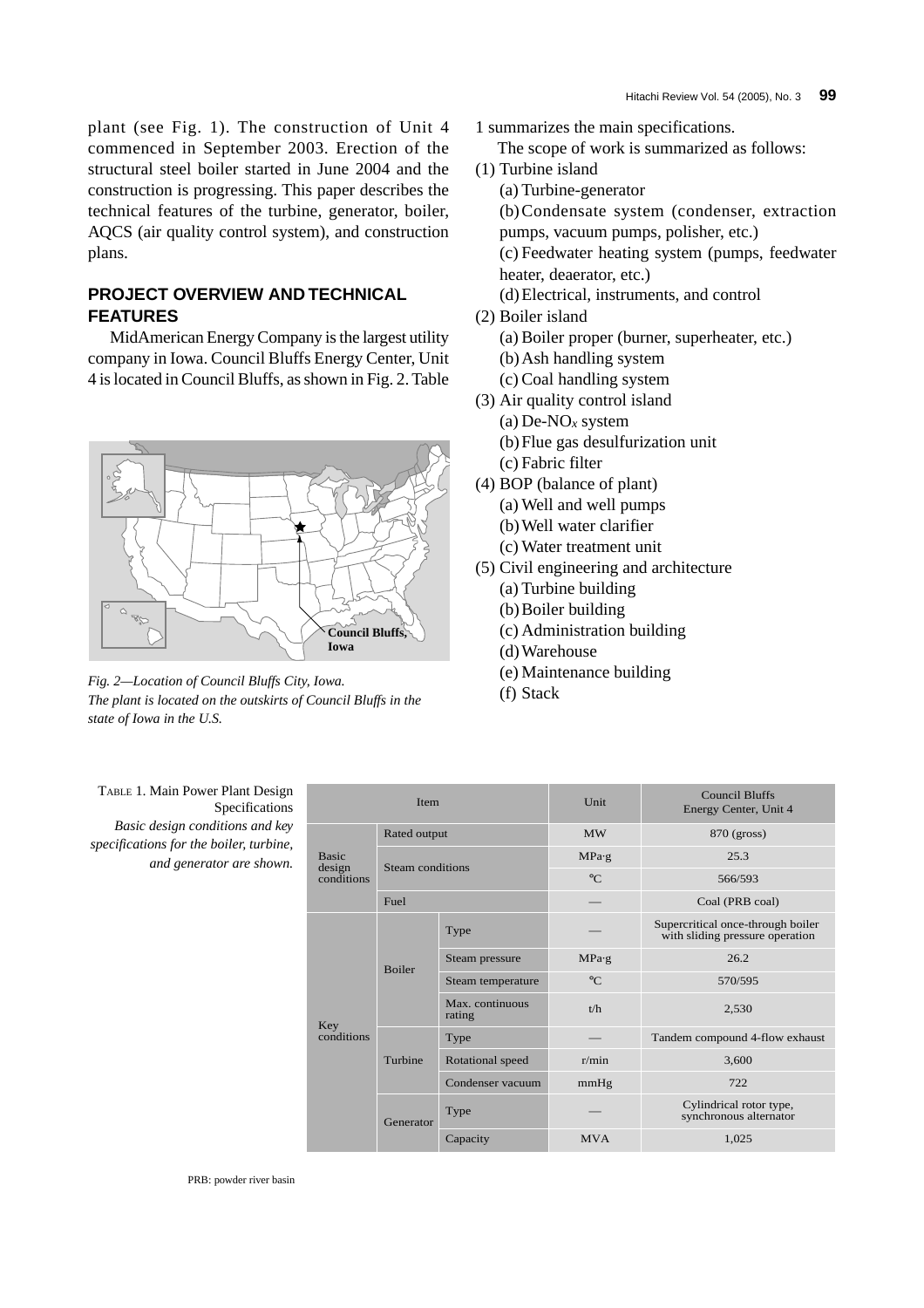

*Fig. 3—40-inch (about 102-cm) Last Stage Blade (*a*), and 33.5-inch (about 85-cm) Last Stage Blade (b) with CCB (continuous cover blade) Construction for 60 Hz Use. The steam turbine for this project uses 40-inch last stage blades.*

# **STEAM TURBINE**

Structure of Steam Turbine

The electrical output of the steam turbine unit for this project is 870 MW, which is the largest Hitachi steam turbine produced for service outside of Japan.

The turbine layout is TCDF-40 [tandem compound double flow with 40-inch LSBs (last stage blades)].

Fig. 3 shows the 40-inch (about 102-cm) blade.

### Technical Specifications of Steam Turbine

High-temperature material was used in the primary parts of the steam turbine to meet the high thermal conditions (main steam pressure: 25.3 MPa·g, main steam/reheat steam temperature: 566/593°C).

For example, we used 9 Cr-forged steel for the following parts: body of main stop valve, main steam control valve, and combined reheat valve,main & reheat steam lead piping.

Additionally, 12-Cr steel was used in the following parts: HP/IP rotors, HP/IP internal casings, and diaphragm for HP/IP sections.

To improve efficiency and reliability, we applied a CCB in the moving blades in the HP  $&$  LP (high pressure & low pressure) sections of the turbine. Fig. 4 shows a typical HP rotor with CCB-type blades.

To improve efficiency, an AVN (advanced vortex nozzle) was used in the nozzle blades in each section of the turbine.



*Fig. 4—High-pressure Turbine Blades with CCB. Blades are interconnected by tip covers.*

# **GENERATOR**

# Features of Generator

The generator for the MidAmerican Project is rated at 1,025-MVA which is among the largest Hitachi twopole generators designed for thermal power plants. The capacity of this generator is one of the largest generators that have ever been manufactured in our factory. Development of this generator is based on our advanced technology as well as a well-verified new technology.

### Applied Technologies

In Table 2, the technologies used to obtain large capacity generators are shown. Some examples are described as follows.

### **Rotor**

In general, the generator output increases in proportion to the square of the rotor diameter. The stress in the rotor part increases in a similar way. Therefore, a high strength and fracture resistant rotor shaft material is required under high-stress conditions. Recently we developed and applied the high-tensilestrength (1,000-N/mm2 class) rotor materials. This material has high purity and high-tensile strength, without segregation and embrittlement, because it is deacidified by vacuum treatment and ladle refinement. **Stator**

We need to improve the gas cooling ability in extremely large capacity generators because huge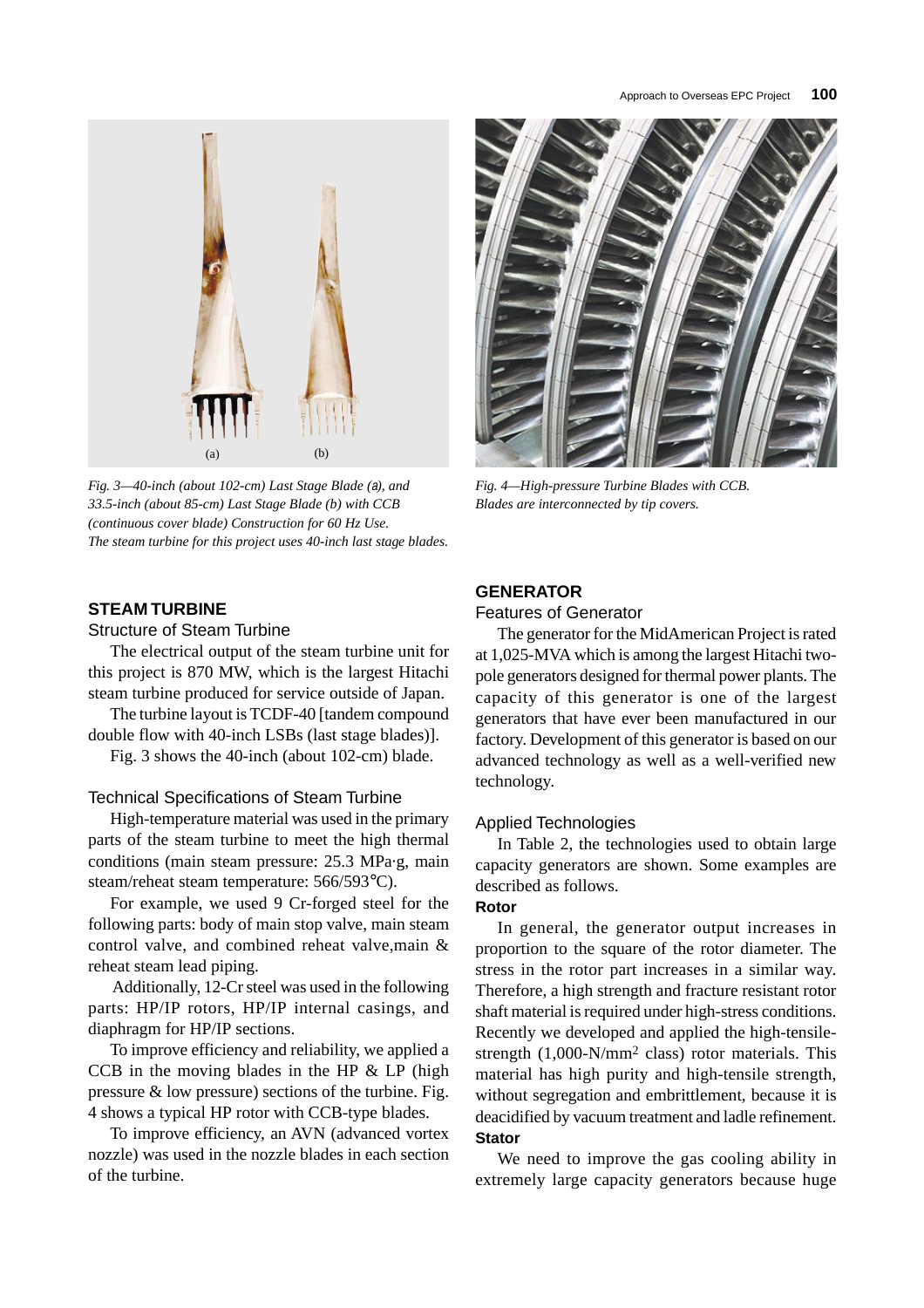TABLE 2. Technical Issues and Applied Technologies for Large Capacity generator *Technologies overcoming the challenges of increased capacity (increased current and size) were applied to the 1,025-MVA capacity generator.*

| <b>Technical</b> issues            |                                      | Applied technologies                                                                                                                                                              |  |  |
|------------------------------------|--------------------------------------|-----------------------------------------------------------------------------------------------------------------------------------------------------------------------------------|--|--|
| <b>Increased</b><br><b>current</b> | Stator winding cooling               | Mixed strand stator winding<br>Structure with non-separated water path from current path<br>Water cooling for connector separated from windings<br>Large-diameter insulation hose |  |  |
|                                    | Stator winding end support structure | Tetra-lock structure                                                                                                                                                              |  |  |
|                                    | Stator core end structure            | Shield core, copper-plate shield                                                                                                                                                  |  |  |
|                                    | Rotor winding cooling                | Direct $H_2$ cooling field lead                                                                                                                                                   |  |  |
|                                    | $H2$ gas cooler structure            | Top dome cooler structure                                                                                                                                                         |  |  |
|                                    | <b>Bushing</b>                       | Hydrogen direct cooling bushing                                                                                                                                                   |  |  |
| <b>Increased</b><br>size           | Rotor shaft material                 | High-strength and fracture toughness material                                                                                                                                     |  |  |
|                                    | End-ring material                    | High-strength 18Mn-18Cr steel                                                                                                                                                     |  |  |
|                                    | Rotor vibration                      | Reduction of vibration sensitivity                                                                                                                                                |  |  |
|                                    | Rotor cross-sectional shape          | Stress reduction through optimum design                                                                                                                                           |  |  |
|                                    | Stator frame                         | Compact frame                                                                                                                                                                     |  |  |
|                                    | Large diameter bearings              | Elliptic bearing with central groove                                                                                                                                              |  |  |



*Fig. 5—Cross-sectional View of Council Bluffs Energy Center, Unit 4 Boiler.*

*The design closely follows the latest large-capacity supercritical Benson boiler technology.*

losses occur. Therefore, we used 0.52-MPa·g hydrogen for better cooling, the same as is used in four-pole type large turbine generators (1,500-MVA class). The coolers are not the vertical type that is standard in twopole generators, but the top dome type commonly used in four-pole type generators, which enabled us to obtain a compact stator frame structure. In addition, we directly cooled the rotor windings using hydrogen and the stator windings using water to achieve high reliability, as done in other large generators.

# **BOILER AND AQCS**

### Boiler Equipment

The furnace of boiler was designed for PRB (powder river basin) coal, where the ash slagging characteristics are extremely demanding. PRB coal ash is glassy and hard, and difficult to remove from the furnace efficiently using conventional steam or air blowers. We plan to install water-cannon type ash removal equipment, considering the furnace capacity. By monitoring the heat flux in each part of the furnace water wall, the dirty parts can be effectively cleaned using water cannon type removal by changing the water flow direction. This cleaning system reduces the temperature rise of the furnace exit gases during PRB coal firing. In the combustion system, the large capacity new Hitachi-NR3 burner uses an in-flame  $NO<sub>x</sub>$  reduction system with a high temperature reducing flame. The burner combustion and two-stage AAP (after air port) combustion enables us to reduce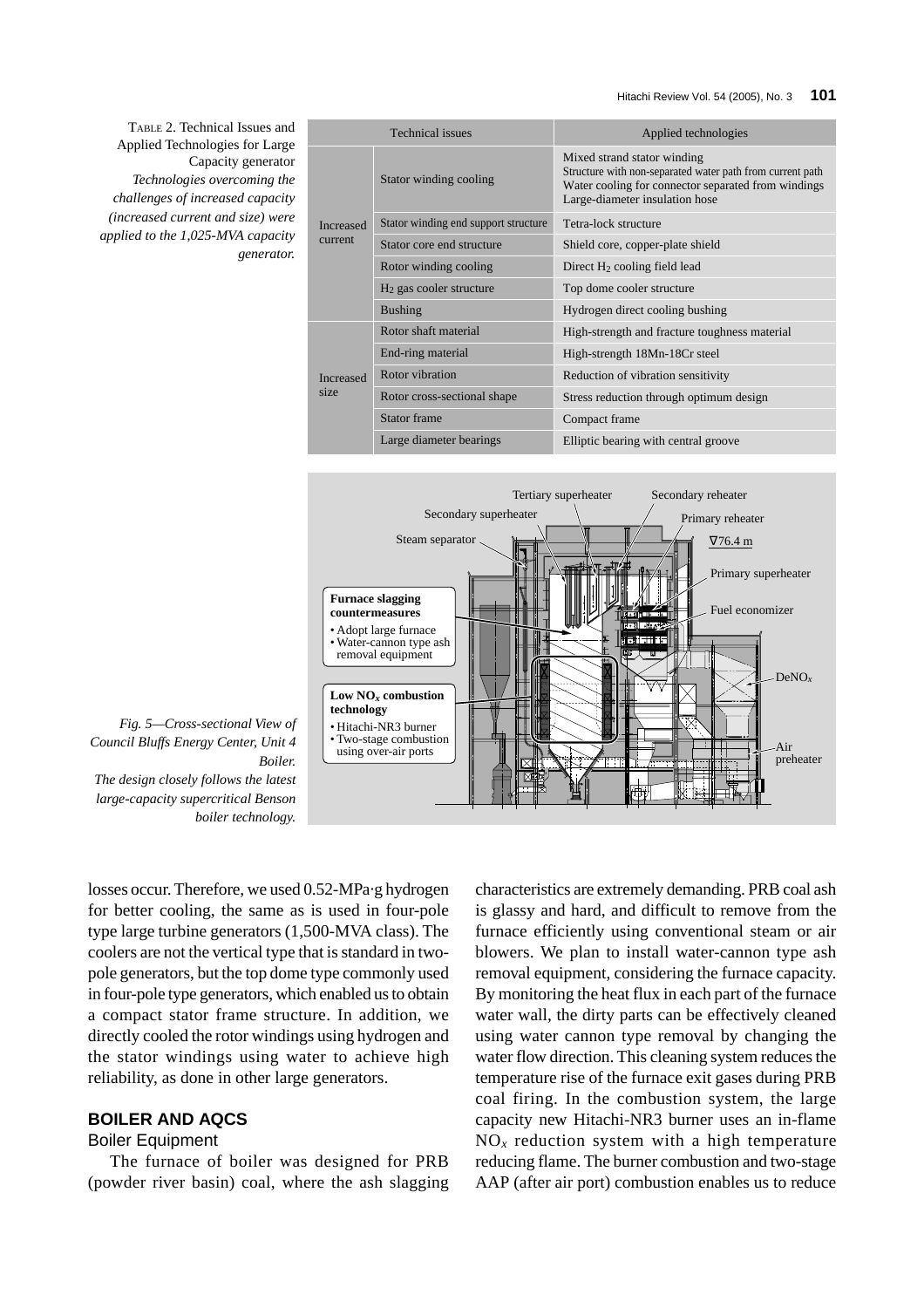

TABLE 3. Main NO*x* Removal System Planned Specifications *Rather than conventional ammonia, urea for obtaining hydrolyzed ammonia gas is employed as a reducing agent.*

| <b>Item</b>                                  | Specification                              | <b>SDA</b>       |
|----------------------------------------------|--------------------------------------------|------------------|
| $NOx$ removal system                         | Dry SCR method                             | N                |
| Ammonia system                               | Urea hydrolysis method                     | F <sub>0</sub>   |
| Designed inlet $NOx$ concentration           | 128 ppmvd $(6\% \text{ O}_2 \text{ base})$ | A                |
| Designed operation temperature               | $380^{\circ}$ C                            | A                |
| Inlet $SOx$ concentration                    | 752 ppmvd $(6\% \text{ O}_2 \text{ base})$ |                  |
| Dust concentration                           | 11.6 $g/Nm^3$                              | Bag              |
| Outlet $NOx$ concentration                   | 42 ppmvd $(6\% \text{ O}_2 \text{ base})$  | Т                |
| Outlet leakage NH <sub>3</sub> concentration | 2 ppmvd $(3\% \text{ O}_2 \text{ base})$   | G                |
| $SO2$ oxidation rate                         | Less than 3%                               | <b>Slak</b><br>N |

SCR: selective catalytic reduction

ppmvd: parts per million volume distribution

 $NO<sub>x</sub>$  in exhaust gases.

A side view of this boiler is shown in Fig. 5. The boiler design is based on the latest technology for large capacity supercritical pressure Benson boilers, established in domestic plants in Japan.

### AQCS

To satisfy the environmental regulations, the AQCS consists of a De-NO<sub>x</sub> and DFGD (dry flue gas desulfurization) system, as shown in Fig. 6.

Table 3 shows the specifications of the SCR (selective catalytic NO*x* reduction) system. The PRB coal contains high calcium and high catalyst poisons, and the dust easily sticks to the catalyst. This SCR system uses a Hitachi plate-type catalyst that has a higher resistance to dust plugging and has been *Fig. 6—Schematic of Environmental Equipment. Schematic of the NOx removal and desulfurization systems is shown.*

TABLE 4. Main DFGD system planned specifications *Dust collector employs a pulse jet bag filter.*

| Item                            | Unit        | Specification  |  |
|---------------------------------|-------------|----------------|--|
| <b>SDA</b>                      |             |                |  |
| No. of units                    |             | 3              |  |
| Diameter                        | m           | 17.2           |  |
| Fuel gas residence time         | S           | 10             |  |
| Atomizer motor output           | kW          | 745.7          |  |
| Outlet temperature              | $^{\circ}C$ | 72             |  |
| Approach temperature difference | $^{\circ}C$ | 17             |  |
| Slurry concentration            | $\%$        | 30             |  |
| <b>Bag filter</b>               |             |                |  |
| Type                            |             | Pulse jet      |  |
| Gas to close ratio              | m/min       | 1.0            |  |
| <b>Slaker</b>                   |             |                |  |
| No. of units                    |             | $\overline{c}$ |  |
| Capacity                        | t/h         | 5.4            |  |
| Lime                            |             | Pebble lime    |  |

modified to achieve higher durability in PRB-fired gas. The catalyst reactor is designed to be compact, with special flue-gas mixers upstream of the reactors. This mixer accelerates NH3 mixing with the flue gases for a short residence time. This SCR system operates using a harmless urea instead of the toxic NH3 normally used. This urea process has been applied in SCR systems in the U.S. since 2000, due to the safety requirements of toxic substance handling. In this process, the urea is diluted to a 40% urea/water solution, which is hydrolyzed into NH3. We adopted U2A\* system of Wahlco, Inc., which is used in dozens of commercial plants. Its performance and reliability are proven in the U.S.

<sup>\*</sup> U2A is a trademark or a registered trademark of Wahlco, Inc.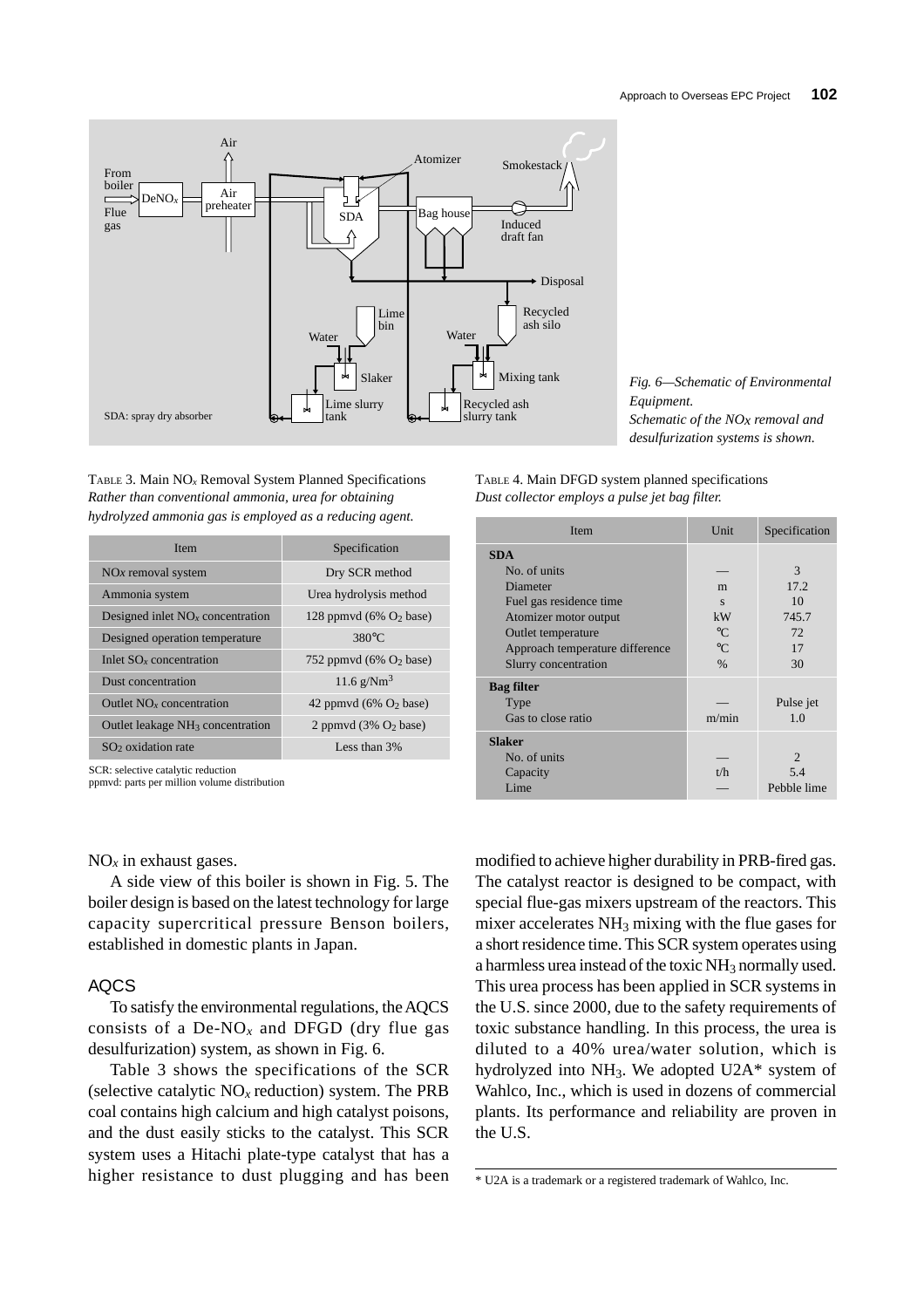

*Fig. 7—Key Project Processes. Construction period is specified: 45 months from NTP until S/C.*

The major design features of the DFGD system are shown in Table 4. Flue gas is fed from the boiler air heaters to the SDAs (spray dryer absorbers) to remove SO2. Three SDAs are supplied to treat all the flue gases from the Unit 4 boiler. One rotary atomizer with a 1,000 HP motor is used as an integral part of the SDA vessel. The atomizer slurry feed, which is a mixture of lime slurry and recycled ash slurry, is fed to the atomizers and atomized in the SDA to form a cloud of extremely fine mist. Heat from the flue gas evaporates the moisture in the slurry cloud and lowers the flue gas temperature, while the alkaline slurry simultaneously absorbs  $SO<sub>2</sub>$  from the flue gas. The SDA outlet gas temperature is controlled at about 17°C above the adiabatic saturation (dew point) temperature.

Treated flue gas exiting the SDA vessels is directed to the bag filter trains, which are equipped with the fabric bags to separate the solids (fly ash and calcium/ sulfur compounds) entrained in the flue gas. The bag filter train, a pulse-jet cleaning type, consists of 16 compartments. The cleaning operation is controlled by either a pressure drop or a preset time interval. Compartment isolation is accomplished by closing the outlet damper to a compartment when broken bags are detected. The reagent preparation system consists of two independent slurry systems, the lime and recycled slurry preparation. Pebble lime from the storage silo is fed to the lime slakers, where the lime is "slaked" or hydrated.

The solids are collected on the filter bags, which contain unreacted calcium hydroxide, and can be utilized as recycle slurry to react and absorb  $SO<sub>2</sub>$  from the flue gas.

# **PROJECT SCHEDULE AND CONSTRUCTION PLAN**

# Project Schedule

Fig. 7 shows the project timelines and key milestones. The period between NTP (notice to proceed) and S/C (substantial completion) is 45 months. Boiler structural steel erection was started in June 2004, boiler top girders were set in February 2005, and the construction is now in progress.

### Construction Plan

In order to maintain the construction schedule, we adopted both technical and contractual provisions. Some examples of the technical provisions are:

(1) Construction has been synchronized with the erection of the steel structure, which involves delivering and installing boiler pressure parts, ductwork, the coal silo, piping, support, valve station, and other ancillary equipment and systems simultaneously.

(2) The HP (high pressure) turbine and IP (intermediate pressure) turbine installation period was reduced by installing the HP and IP turbines in one assembled body, which was assembled at the factory before being transported by ships and barges.

(3) A barge-unloading facility was constructed on site in order to transport large blocks of equipment by barges on the Mississippi and Missouri rivers.

Some examples of contractual provisions are:

(1) Civil construction work and equipment installation work were purchased from one construction company. This makes the transition from civil construction work to equipment installation work easy.

(2) All the installation contracts for the structural steel, equipment, piping, cabling, and other ancillary